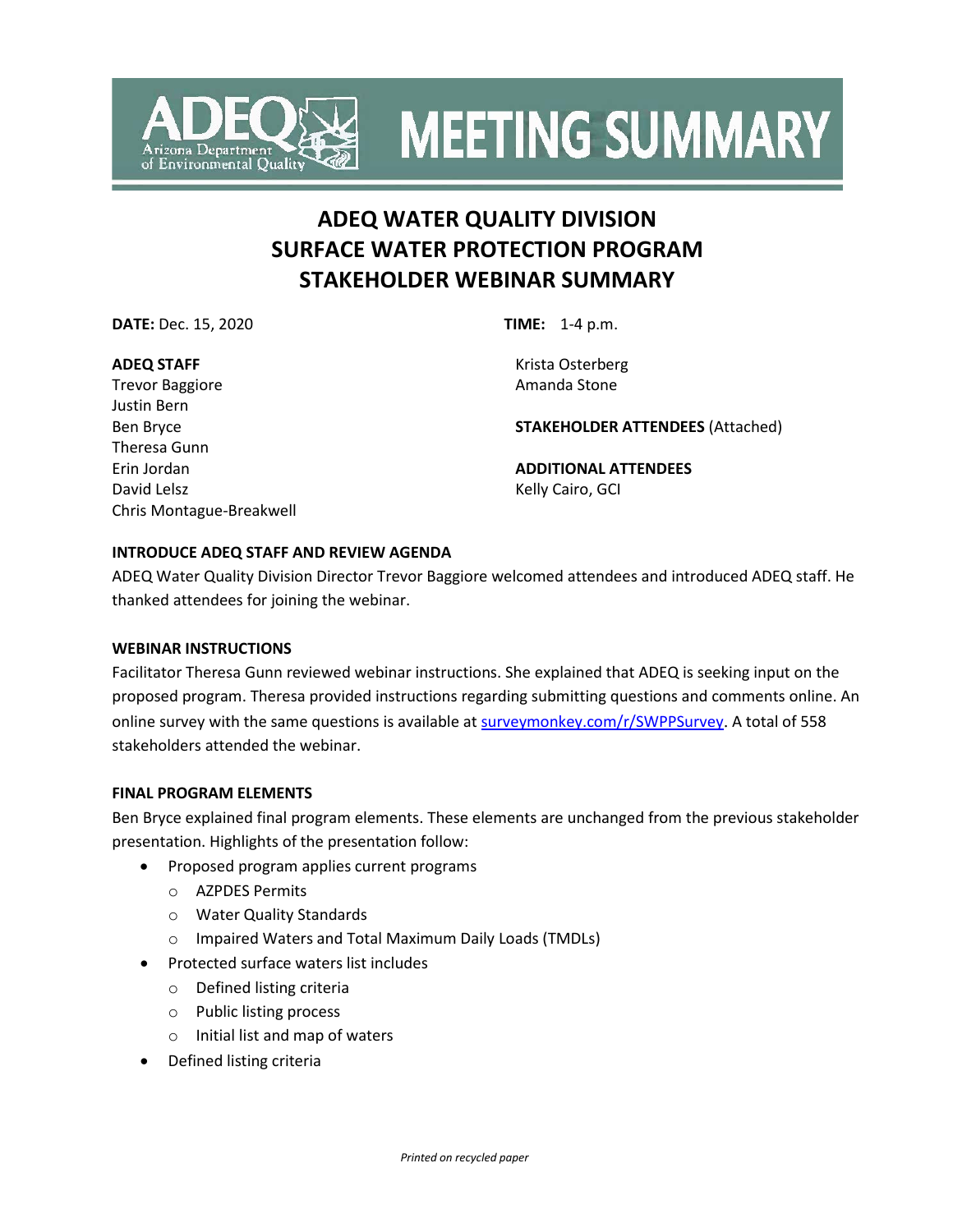- o **The "Shall List" Waters** include Arizona's eight major rivers, drinking water sources, public waters used for recreation and fish consumptions, etc.
- o **The "Shall Not List" Waters** include swimming pools, stock tanks, stormwater control features, groundwater, ephemeral waters, etc.
- o **The "May List" Waters** include any other state waters when the benefits outweigh the costs.

Trevor noted a variety of existing programs that will continue to be used to protect Arizona's environment:

- Aquifer Protection Program (APP)
- Solid Waste and Hazardous Waste Regulations
- Surface Water Protections for WOTUS
- Surface Water Protections for non-WOTUS Waters (proposed)
- Drinking Water Regulations
- Water Quality Standards

#### **INITIAL PROTECTED WATERS LIST**

Ben reviewed the initial list of protected waters.

- Includes 787 of the 912 perennial and intermittent waters (86%) found in Appendix B
- Does not include ephemeral tributaries
- Includes eight major rivers
- The initial draft map is available on ADEQ's website at: [azdeq.gov/permittee-meeting-resources](https://azdeq.gov/permittee-meeting-resources)
- List will be available on ADEQ's website
- Listing and delisting decisions are appealable agency actions, not rules
- Any person may nominate a water; public notice is required

Attendees were asked to answer the questions below in the chat window. The questions are also available at surveymonkey.com/r/SWPPSurvey. Verbatim results are available at [azdeq.gov/permittee-meeting](https://azdeq.gov/permittee-meeting-resources)[resources](https://azdeq.gov/permittee-meeting-resources).

- List any "wet" surface waters which should be *added* to the initial list, including the location of the water and why it should be added. The water must meet the "shall" of "may list" criteria.
- List any waters which should be *removed* from the initial list, including the location of the water and why it should be removed.

## **DRAFT LEGISLATION**

Ben reviewed draft legislation. Presentation highlights and staff responses to questions include:

- Water quality standards
	- o Current standards will apply
	- o Can be changed through rule
	- o Will include protections currently listed in Appendix B and will follow the requirements of ARS 49-221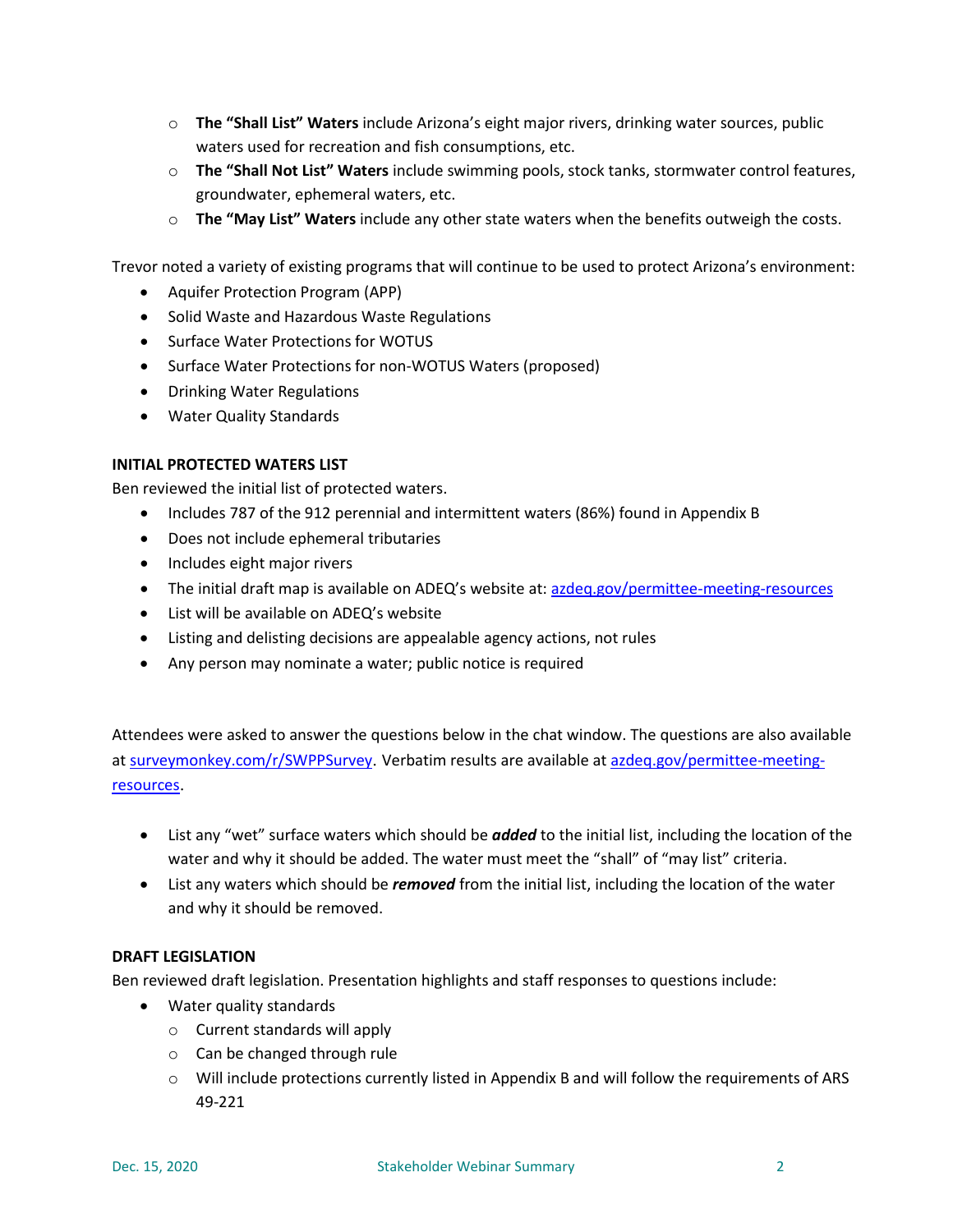- AZPDES will continue to apply to protected surface waters.
- Impaired waters and TMDL programs will apply to protected surface waters.
- Outstanding Arizona Waters (OAWs) were not considered a criterion; rather the criteria is based on whether a water is ephemeral, intermittent or perennial.
- Some ephemeral waters listed in Appendix B have new data available that shows they are intermittent waters. The intent was to ensure that "shall" waters were accurate.
- It is not ADEQ's intent to establish a 404-like program.
- ADEQ is considering including best management practices for construction activities that would impact water bodies.
- Federal requirements are not triggered in the absence of WOTUS
- In instances where the ephemeral is a channelized conveyance to a protected water, the discharge would need to be permitted. In instances where it is uncertain whether the discharge would reach the protected water, ADEQ can issue a permit.
- Currently, ephemeral waters are not protected by the Clean Water Act (CWA) and are therefore outside the scope of a federal program.
- Construction general permit (CGP) is designed to protect against stormwater pollution.
- Effluent-dependent waters (EDWs) are not their own category of waters within this proposal. The relevant question is whether the water is included on the shall or shall not lists and if the flow regime status is currently intermittent or perennial.
- Regardless of the change in presidential administration, any change to WOTUS would involve a long process. ADEQ wants to establish a baseline in Arizona for protection.
- The state program is designed to not be duplicative of federal regulations.
- Removal or addition of a water would rely on the best evidence that can be obtained. It may be advisable for ADEQ to provide guidance on this concern in the future.
- Determination of economic, social, and other benefits has not been part of past programs. ADEQ may need to provide guidance or perhaps a rule on this issue.
- BMPs, if developed, would apply to protected surface waters.
- Staff is currently clarifying language about adding or removing waters. This process is envisioned as similar to the procedure for appealing TMDLs.
- APP will continue to protect groundwater in mining activities, for example.
- ADEQ has received support from the governor's office to pursue this program.
- Trevor noted that ADEQ is always committed to meeting with Tribal Nations and conducting Tribal consultation.
- Ben explained the Maui case, in which a discharge to ground water led through fissures to the Pacific Ocean (a WOTUS). The Supreme Court issued a ruling that this discharge functionally resulted in a discharge to a WOTUS and should be treated as such.

Staff members noted appreciation for information about gaps on the map and requested any additional data.

## **FEEDBACK ON DRAFT LEGISLATION**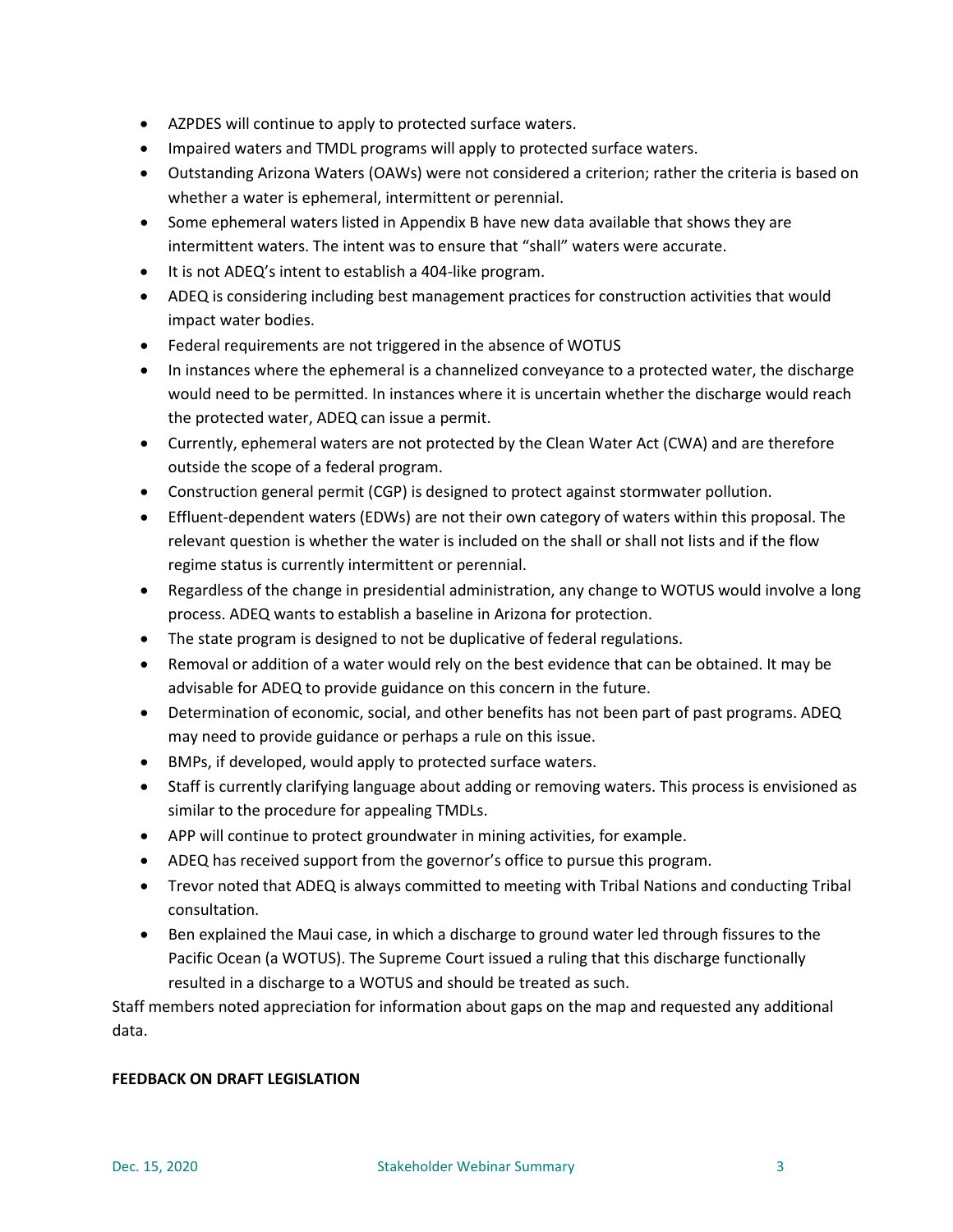Attendees were asked to answer the questions below in the chat window. These same questions are also available at surveymonkey.com/r/SWPPSurvey. Verbatim results are available a[t azdeq.gov/permittee](https://azdeq.gov/permittee-meeting-resources)[meeting-resources](https://azdeq.gov/permittee-meeting-resources).

- What do you think about BMPs for construction activities in protected waters?
- What refinements are needed to ensure legislation reflects the program intent?
- Which specific waters should be added or removed from the initial list?

#### **NEXT STEPS**

Theresa requested that stakeholders provide plus/minus/delta feedback via the online chat option. Verbatim results from attendees are available online at [azdeq.gov/permittee-meeting-resources.](https://azdeq.gov/permittee-meeting-resources)

Next steps:

- Online feedback via surveymonkey.com/r/SWPPSurvey was requested by Dec. 22.
- The presentation and spreadsheet of verbatim comments will be posted on the website by Dec. 17.
- Final revisions to the draft legislation will be complete by the end of the year, posted on the website, and submitted to Legislature for next session.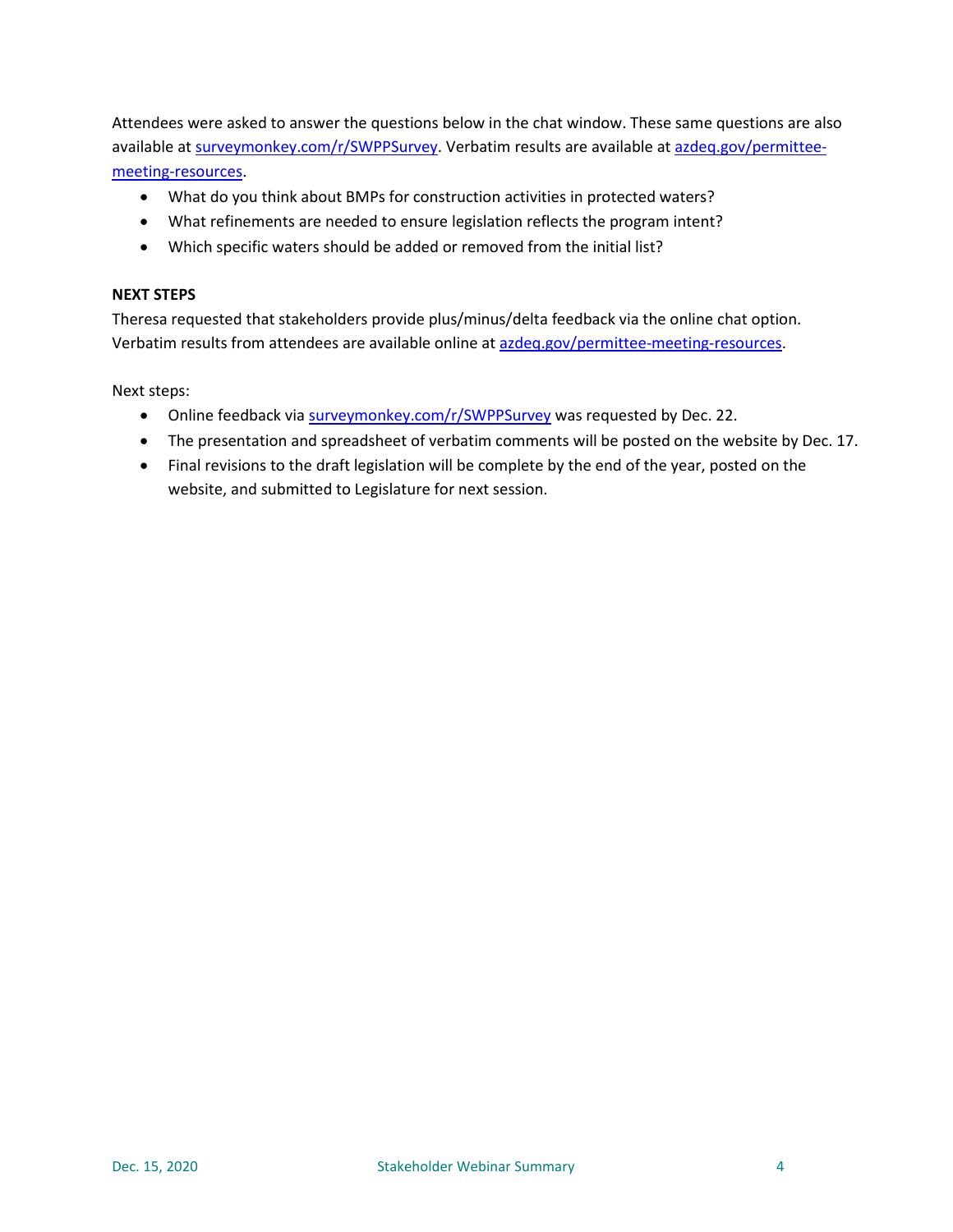## **ADJOURN**

Ben noted his appreciation for stakeholders thoughtful, detailed comments.

Trevor said that the goal of meeting was to obtain feedback on the draft legislation provided previously. He expressed his appreciation for the feedback received during the meeting, that to come over the next few days, and for stakeholders' continued engagement in these efforts over the past year-and-a-half.

## **ACTION ITEMS**

- ADEQ to follow up regarding percentage change/mileage change to protected waters.
- Ben to review compatibility of programs.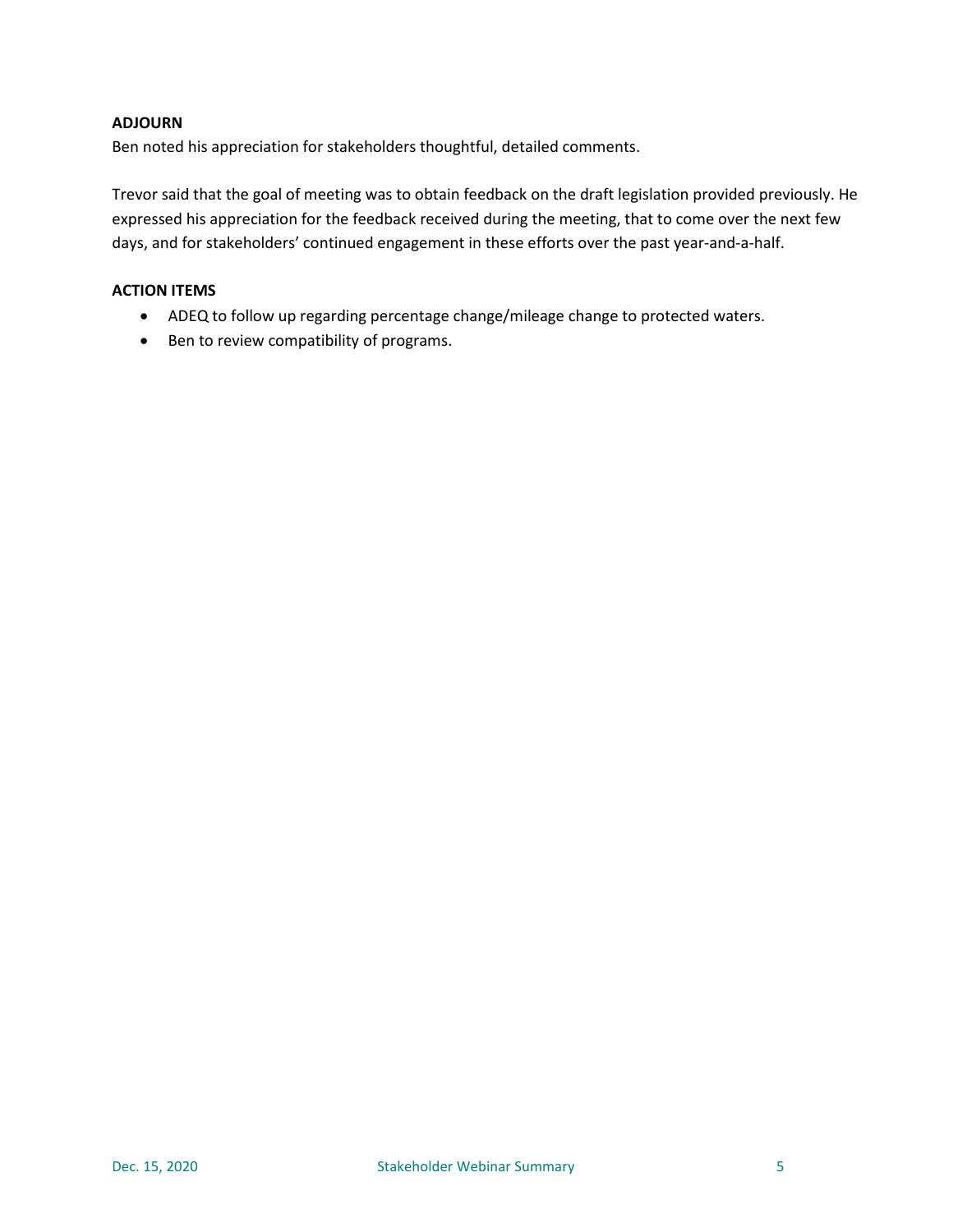#### **STAKEHOLDER ATTENDEES**

Lisa Adams Shirley Adams-Lowe Thomas Adkins Bas Aja Melanie Alvarez Richard Anderson Justin Andrews Linda Andrews Tony Angueira Matt Annala Mark Apel David Armstrong Jeremiah Armstrong Laurel Arndt Katherine Arnold Christopher Avery Jessica Baca Joaquin Baca Kimberly Baeza Sandy Bahr Amy Baker Nicholas Balik Brenda Ball Angela Balliet Tricia Balluff Charles Baltzer Joy Banks Richard Bark David Barnes Kevin Barnes David Bartholomew Bryan Bates Tracy Bazelman Dinah Bear Starr BearCat Anterre Beebe Charles Behney Joy Bell Richard Bellamy Angela Bellantoni

Scott Bennett Paul Bergelin Kelly Bergin Laura Berglan Thomas Besett Gary Beverly Matthew Bilsbarrow Walter Blackman Cindy Blackmore Dorie Blair Joshua Blakey Jessica Blaydes Paula Bluemer Kevin Boesch Alex Bohlman Edwin Bone Jeff Bordelon Rion Bowers Shon Brady Christopher Brandon Katy Brantingham Todd Bremner Vanessa Brewer Ariana Brocious Erin Broussard James Brown Keith Brown Paul Brown Seth Brown Stephen Brown Jeremy Browning Scott Bryan Michael Bryce Chris Buboltz Howard Buchanan Wayne Bulsiewicz Silvana Burgos Greg Burnett Rich Burtell Susan Butler

Michael Byrd Jarrett Calnimptewa Steve Camp Joan Card Anne Carlton Sharon Carpenter Therese Carpenter John Carr Elias Carrera Derek Castaneda Jeremy Casteel Victoria Casteel Mikaela Castle Ryan Cavalier Eugene Cetwinski Jean Charpentier Kenya Chavez Tawnya Chott Natalie Chrisman Lazarr Peter Christensen Kyle Christiansen Joseph Churby Alex Clark Robert Clark Regina Cobb Charles Cole Luke Cole Kelly Collins Chris Connor Chad Cooper Sarahna Cooper Ron Corbin Kevin Costello C. Ashley Couch Kirk Craig Wesley Crane George Cranmer Debra Croft Daniel Cronin Dawn Crook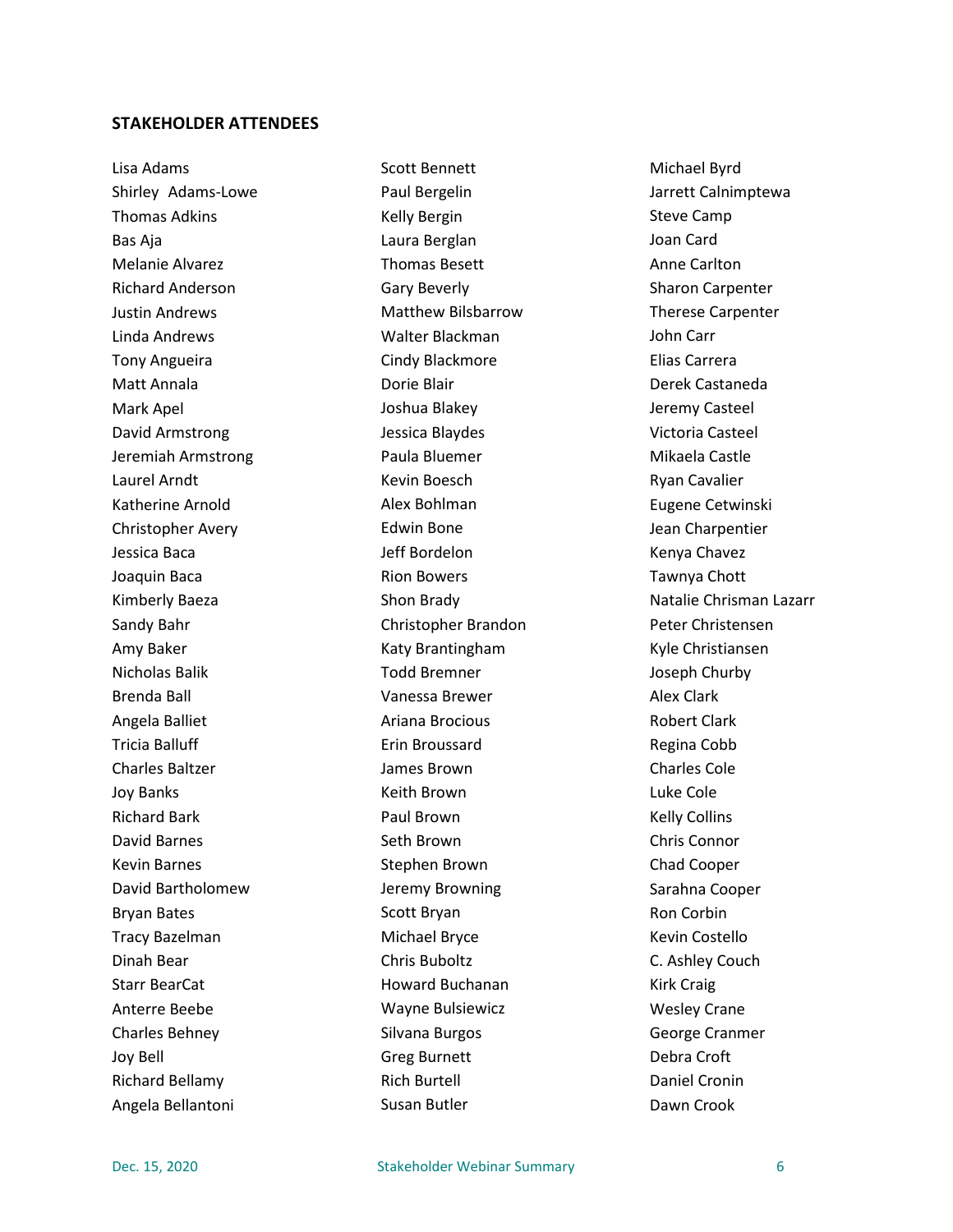Clay Crowder Mark Cummings Patrick Cunningham Carl D'Acosta Marc Dahlberg Mike Dalley Paul R. David Dawn Davidson Erin Davis Danny De Hoog Lee Decker Roxanne Degens Charlie DeLuna Lauren Dempsey Michael Denby Jeanette DeRenne Krista DeWalt Stephen Dey Tom Di Domizio Jade Dickens Sallie Diebolt Michael Dieckhaus Andrea Driggs Jim Dublinski James Dubois Bob Duennerman Jason Dukek Eileen Dunn Tim Dunn Elizabeth Duvall Jeff Edmister Nnana Edmund Lori Ehman Paula Eick Stephanie Ellis Peter Else Brent Emmerton Mark Endicott Nichole Engelmann Dennis Erickson Barbara Escobar Debbie Sue Estrada

Catherine Land Evilsizor Lynn Favour Kirk Flamm Trever Fleetham Sharon Flissar Timothy Flood Conor Flynn Julia Fonseca Melanie Ford Robert Forrest Mary Fosdick Paul Friedman Lonnie Frost Jordy Fuentes Baird Fullerton Mike Fulton Eric Funderburk Kim Furphy Rosanna Gabaldon Kris Gade Disha Gadre Cynthia Garcia Daniel Garcia David Garcia Israel Garcia Teresa Garcia Jillian Garman Rik Gay Ryan Gebman Jeremy Gerlach Tricia Gerrodette Nicole Gillett Bradley Glass Jake Golden Eddie Gonzales David Goodrich Wendy Gort Brenna Goth Mark Gramlich Jeff Gray Bryon Green William Greenslade

Randall Gremlich Suzanne Grendahl Jonathan Griffin Richard Grimaldi Hannah Griscom Andy Groseta Elston Grubaugh Lynette Guevara Ramon Gutierrez Theresa Hadley Ned Hall Sandra Hall Jeanmarie Haney Teresa Harris Jason Hart Stanley Hart Hilary Hartline Mike Hayhurst Tim Haynes Rory Hays Danielle Hazeltine Maher Hazine EdHenan Valerie Herman Charles Hernandez Joyann Hernandez Joy Hernbrode Lauren Hertz Cheyenne Herzog Jennifer Hetherington Krystal Heyer Herschel Hill Joann Hill Jill Himes Sarah Hinchcliffe Robert Hinson Glenn Hoeger Julie Hoffman Sarah Holcomb Matthew Holcombe Robert Hollander Mark Holmes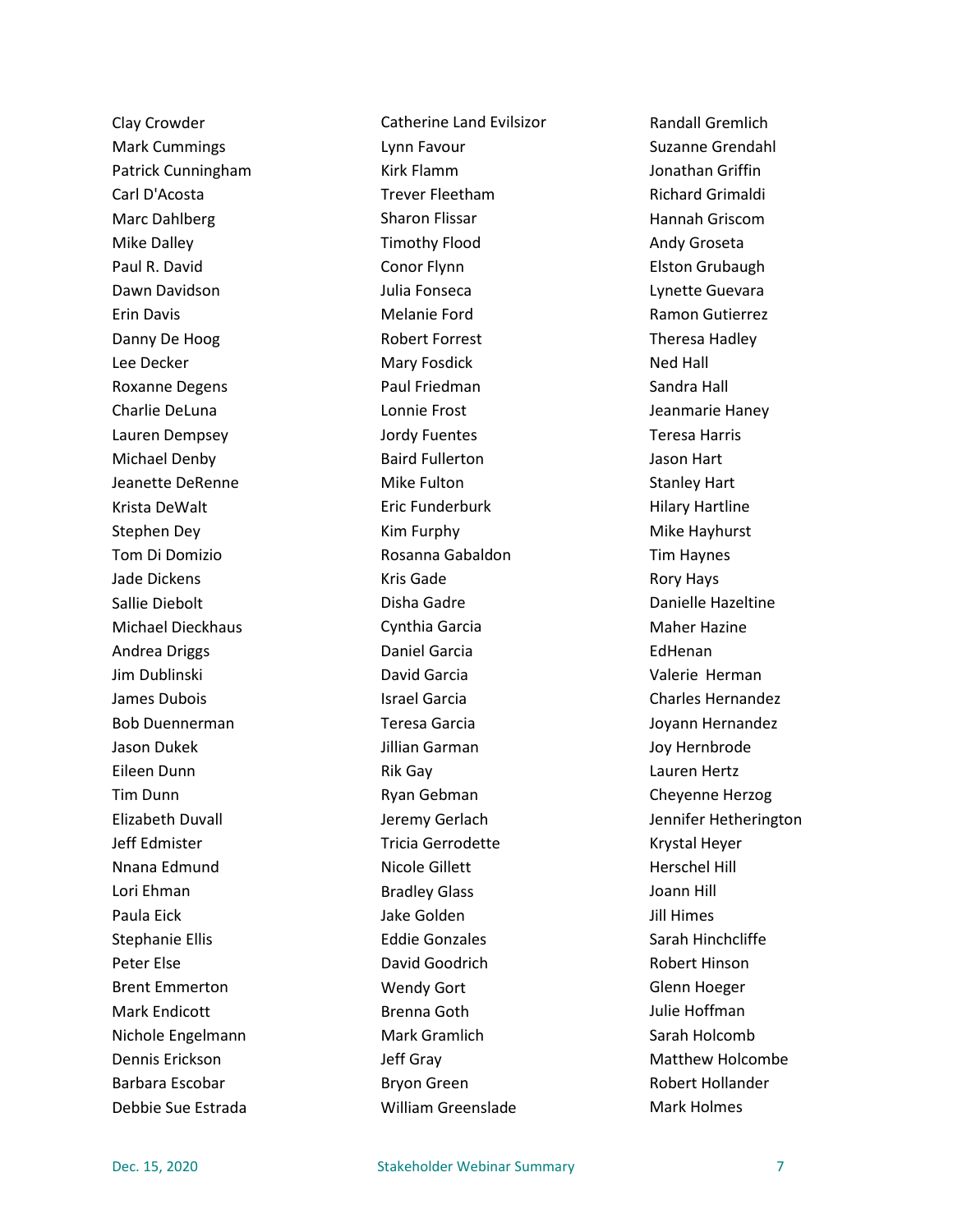Jeff Homer Dave Hopper Christina Hoppes Janet Howe Yu-Chu Hsu Glen Huddleston Rebecca Hudson-Nunez Chip Hughes Mike Hulst Sandra Hurlbut Ann Hutchinson Laura Hyneman Donald Isaacson Gary Isaacson Marie Isaacson Pat Jacobs Ian James Lacey James Joe Jarvis Ann Jefferson Roy Jemison Justine Jimmie Janet Johnson Lindsey Jones Scott Jones Tim Jordan Adam Jorge Sirisha Kalluri Michelle Kamikawa Robert Kammerle Spencer Kamps Karen Kanouff Salam Kareem Melinda Kassen Brian Kehoe Colleen Kelley Darrell Kennedy Brian Kerkman Sine Kerr Matt Killeen Berai Kimball Major Kindsfater

Bryce Kirkpatrick Lisa Kirschner Caroline Klebacha Maribeth Klein Gary Knight Keith Knutson Darcy Kober Anton Koch Jessica Kohls John Kolanz Scott Kozakiewicz Anthony Kozlowski John Kraft Jim Kudlinski Blaine Kussatz Laurel Lacher London Lacy Tom Lamkin Domonic Lees Peter Leiterman Jeff Lemley Diana LeSaar Marie Light Michael Lightfoot Brian Lindenlaub Brett Lindsay Robert Linsell Dave Lipinski Julie Lishner Tim Little Sheila Logan Jason Long Anthony Lopez Andrea Love Shawn Lowery Jing Luo Clayton Lupe Ben Lynch Craig Lynch Francis Mabier David Mack John Maisch

Kathleen Malloy-Bradley Marisa Manheim Jordan Mann Greg Maro James Marshall Andres Martin Jennifer Martin Megan Martin Andrea Martinez Autumn Martinez Gina Mason Eric Matson April Mattox Rolanda Mazeika David McAdams Lori McCallum Rick Mccormick Justine McCune Amanda McGennis Wesley McGhee Chad Mcgowan Chelsea McGuire Caitlin McHale Terrence McKeon Roger McManus John McNamara Christina McVie Brian Meaton Robert Medler Cary Meister Nancy Meister Scott Mendenhall Kristie Mendoza Mern Metcalf John Meyer Laura Meyers Mead Mier Kristin Miller Rebecca MIller Michael Ming John Moeny Brett Moffatt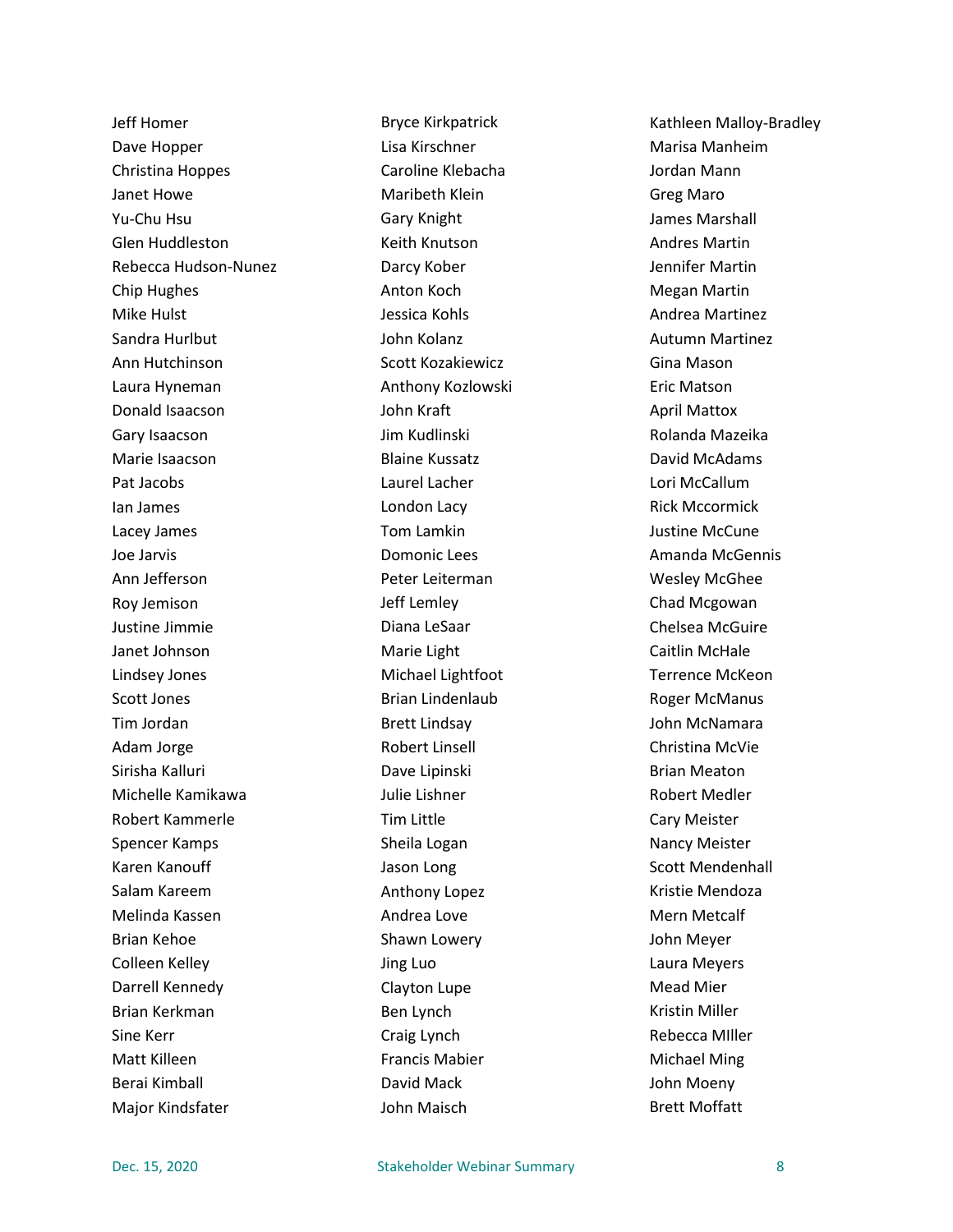Kara Montalvo Susan Montgomery Jolene Montoya Jack Moody Richard Moore Tracy Moore Sharon Morris Kelly Mott Lacroix William Mulleneaux John Munderloh Mark Murphy Amy Murray Dave Murray Angela Muszynski Howard Myers Dwain Nagel Katosha Nakai Martin Navarrette Jenny Neeley Kaitlyn Neff Albert Nelson Karis Nelson Ursula Nelson Marcia Nesby Syd Nichols Dave Nigh Wade Noble Laura Nordan James Norris Christine Nunez Rick Obley Melinda O'Daniel Arri Odom Matt Oller Lawrence Ornellas Steve Owens Gary Oxley Sally Pablo Kyle Paffett Linda Palumbo Marinela Papa-Konomi Cynthia Parker

Jim Parks Beena Patel Manny Patel Thrac Paulette James Pautot Reid Penland Ashley Pennell Travin Pennington Joel Peterson Sandra Phillips Joe Pinto Mike Ploughe Chuck Podolak Beth Polidoro Linda Pollock Steven Prager Monica Rabb Audrey Rader David Ramirez Kris Randall Carlos Rascon SD Reed Amanda Reeve Lillian Reeves Karla Reeve-Wise Chris Reichard Chelsi Remme Vicente Reyna Emily Rice Marc Richardson Jean Marie Rieck DeAnne Rietz Michael Righi Dusti Rinehart Ginger Ritter Lisa Rivera Carrie Roberts Joanne Roberts Ron Robinson Carol Rogers Andrew Roth Cyndi Ruehl

Jessica Rybczynski Judd Sampson Ed Sanchez Jeff Sandquist Marie Sansone Tom Savage David Scalero Adam Schwartz Meghan Scott Laura Seidman Ed Shadrick Carolyn Shafer Malik Shakur Doyel Shamley Rachel Shauger Megan Sheldon Jon Sherrill Gary Sheth Suzanne Shields James Silversmith Chris Simko Jennifer Simpkins Ramona Simpsom Nancy Sipe Amanda Smith Natalia Smith Anna Sofia Marcia Sorensen Ted Sosnicki Alfredo Sotomayor Kim Steffen Tracy Stephens Don Steuter Zach Stevens Laura Stewart Jeffrey Stoddard Doug Sturdavant Reonsha Sullivan Tice Supplee Craig Swanson Dave Swietanski Rebecca Sydnor